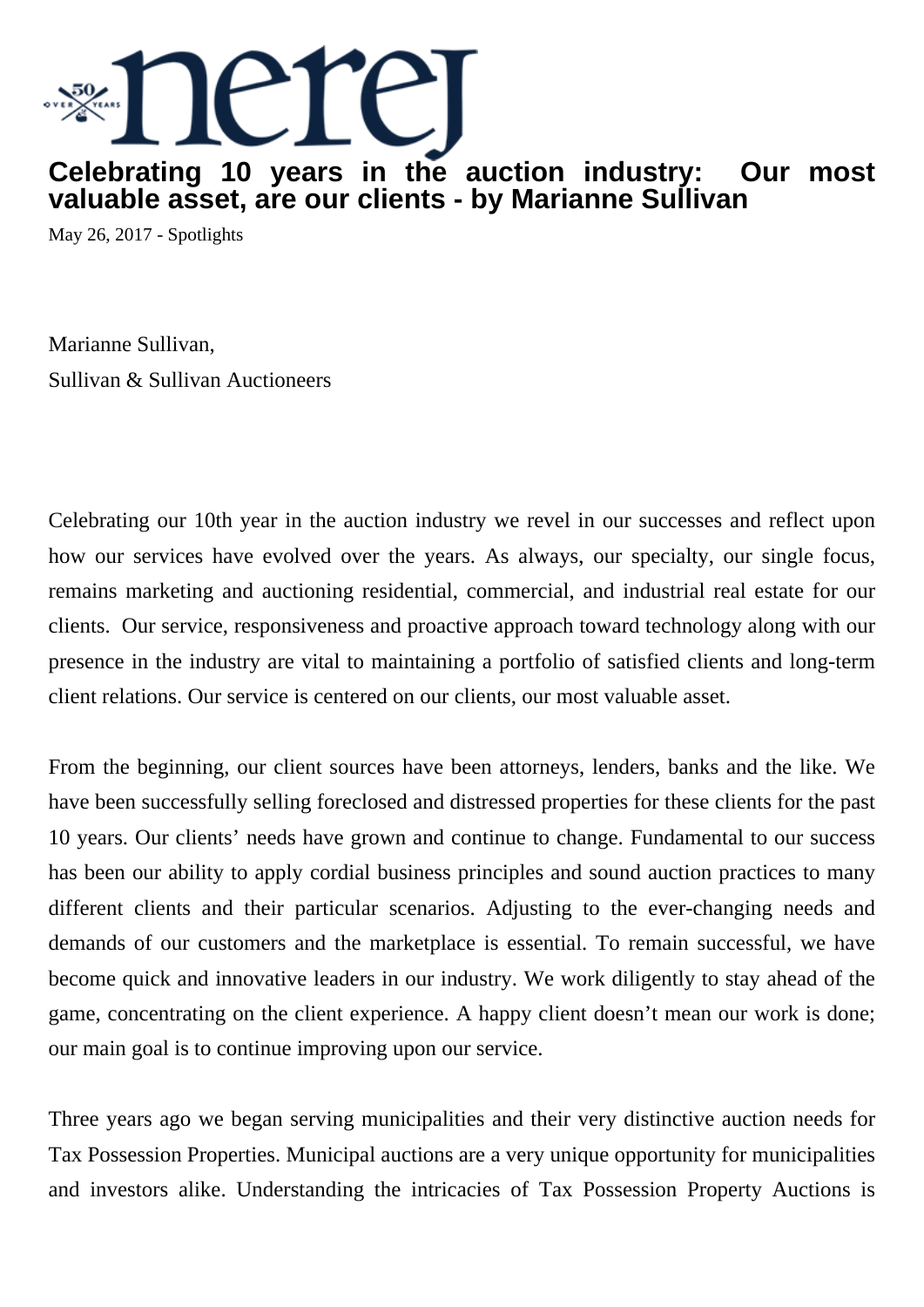crucial to service the client properly. Municipal clients have come to rely on our auction expertise and thorough approach of guiding them through the auction process. Some of our most experienced and long-serving municipal clients have never brought tax possession properties to auction. After steering these clients through our auction process they are very comfortable and prepared to schedule the next! Beginning with just one municipal client in 2013, our municipal client list has grown tremendously to include a multitude of cities and towns in Massachusetts. In the months of May and June alone, we are conducting eight tax possession auctions for eight different cities and towns in Massachusetts.

The increase in our municipal client roster is evidence of our commitment to the service we provide. In a short period of time, we have developed steadfast relationships with and continue to build upon these relationships while establishing new connections. We are looking forward to our fourth consecutive year exhibiting at the annual Massachusetts Treasurers and Collectors Association Conference. The conference which takes place in June is an opportunity to gather with past, current clients and introduce ourselves to prospective clients.

After a decade in the business, technology standards have changed. We are using technology to improve our clients' overall experience. Meeting our clients' technological needs means more than email accessibility and mobile communication. Our customized solutions and practices are unparalleled in the real estate auction industry. Combined with creativity and flexibility, we have enhanced our technological relevance and service offerings. Our next-generation Web presence and technology incorporates customized solutions and the creative use of the internet for marketing development and implementation. We were once the only auctioneer to offer a mobile app. Now, our state-of-the-art website is modern, easy to navigate and mobile ready for bidders who require on-the-go access from any mobile device. Clear and concise, our auction listings are updated immediately with postponements or cancelations. Our subscribers have the ability to follow and receive notifications or updates to a particular auction or multiple auctions. For municipal clients, our easy electronic registration allows us to capture and securely transfer bidder information to produce and print accurate Purchase & Sale agreements electronically onsite. For municipalities that would like to extend their auction reach to clients who are unable to attend onsite, we offer simulcast online bidding. From a technological standpoint, we are far above industry standards and capabilities. Forward-thinking solutions have been implemented with our clients in mind.